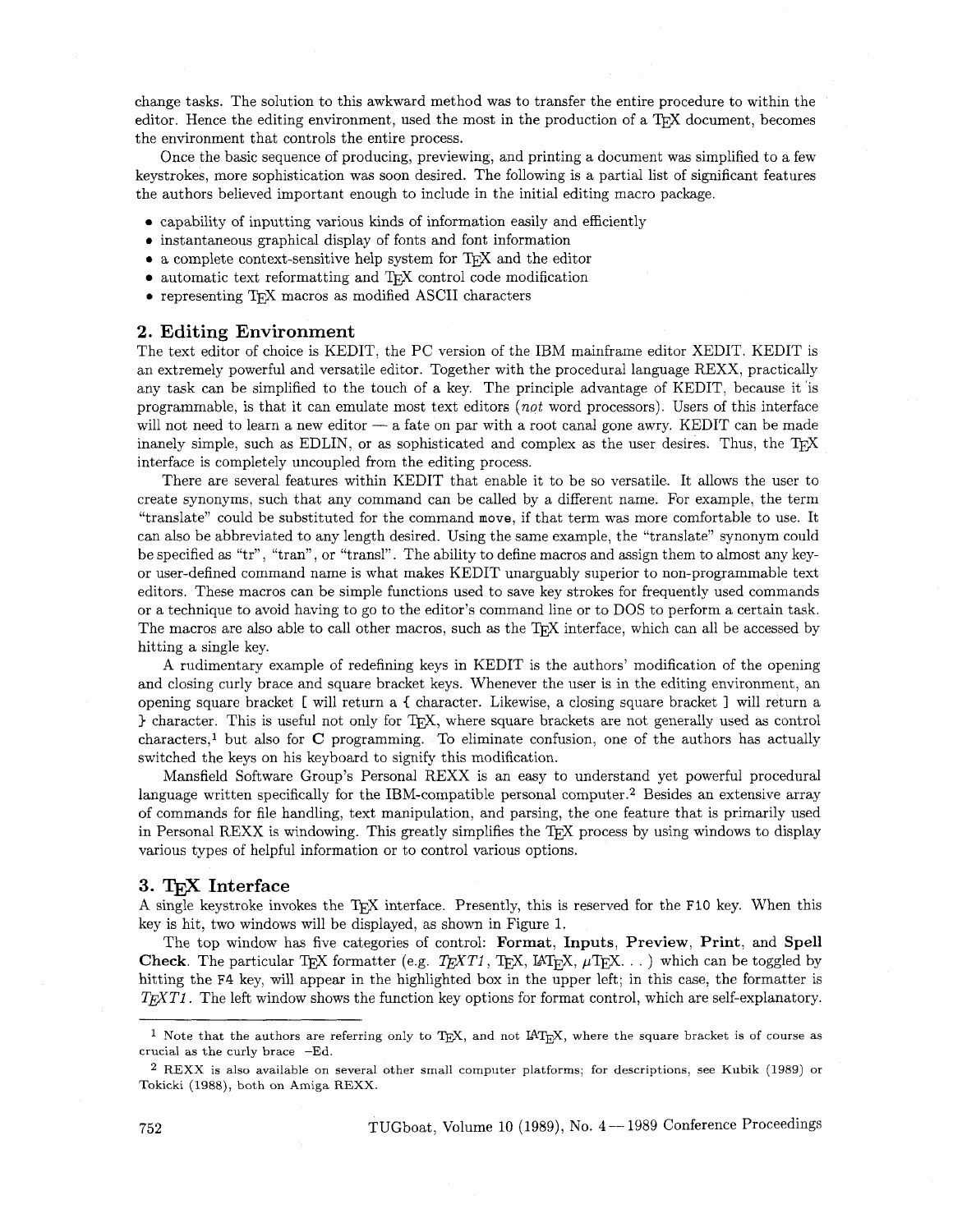Line=23 d:\tex\texfiles\tugpaper.tex  $Ca1:1$  $$1z$ e = 281  $A1t = 8.8$ **STEAT**  $\cdots$ **SPAIL CHECK** 图 Format Only **E** Format & Preview Format & Print way of debugging a \TeX\ program was to print a few **Z** Other Formatter FZ=File F1=Ring F3=Quit F4=GT0 CHP1 F5=Scale F6=lnpat  $F12=Dir$ Fiß=TrXT1 P11=Curr Đir F9=Alt Scr

Figure 1: Screen display of the invoked  $Tr X$  interface

Control is cursor-selected using the left and right arrow keys. Hitting the right arrow key will highlight the **Inputs** control option and a new lower window displaying six new function key options will appear. The function keys F1 through F6 are used for inputting  $T_FXT1$  blocks,  $T_FXT1$  models, font sets, math sets, specific fonts, and tables, respectively. This control option will be discussed in more detail in the next section.

The two control options **Preview** and **Print** are similar in function. The F1 key will list those files in a window that have already been formatted (dvi files) and can be cursor-selected to preview or print. The F2 key for the print control option will list those files that have previously been prepared for printing (for the authors' systems, \* . hp files). The remaining function keys modify how the output will be presented. Specific to the print control option, an additional window display is located in the lower left that provides a general perspective of how the printer output will appear. The starting and ending page of the document will be shown in the upper right corners of the "pages". The orientation is also clearly displayed as being either portrait (right-side-up) or landscape (sideways). The short paragraph written on the starting page is a summary of options that cannot be easily shown in text-mode. These options include the number of copies per page, the margin offset for odd and even pages, magnification of the print, and whether font information will be echoed prior to printing. Figure 2 shows on example of the print controller option.

The options used for a particular printout can be saved to file. For sets of options that are used frequently, these files can be quickly retrieved by hitting the F12 key and cursor-selecting the file that contains the desired printing options. Once selected, the short paragraph displayed on the starting page will reflect a summary of the new options.

The last control option, Spell Check, loads a spell checking utility into memory when the F1 key is hit. The authors have installed Webster's New World Spelling Checker on their systems. Any spell checker, however, can be used to suit the taste of a particular user. The dictionary option, which is activated by hitting the F2 key, will open a window that lists several auxiliary dictionaries that may be cursor-s is activated by hitting the F2 key, will open a window that lists several auxiliary dictionaries that that contain numerous commands or markup which would not normally be accepted by a standard dictionary. The auxiliary dictionary may have a list of "incorrectly" spelled commands that the spell checker will assume to be correct and thereby speed up the process. Under the Spell Check window

TUGboat, Volume 10 (1989), No. 4 - 1989 Conference Proceedings **<sup>753</sup>**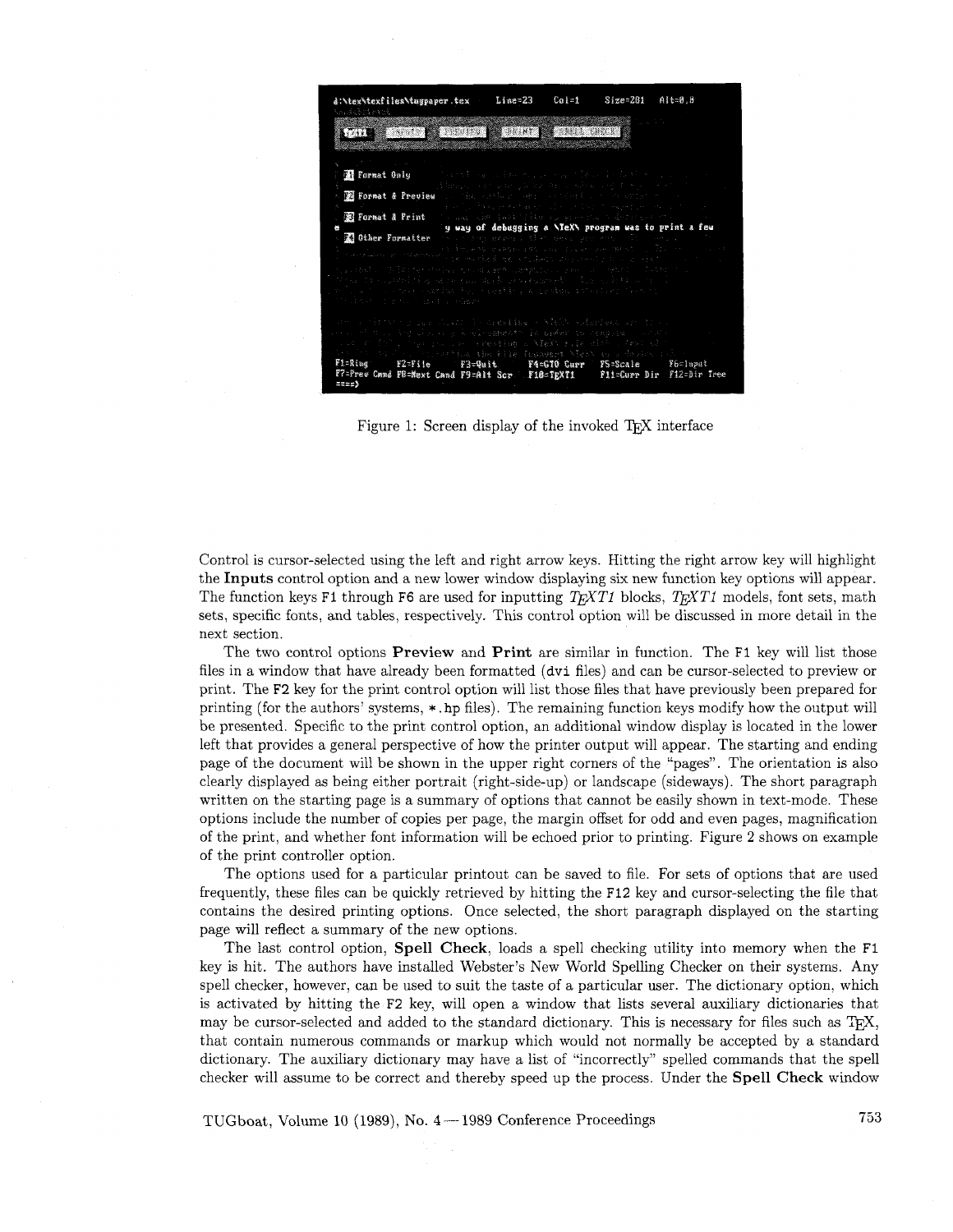

Figure 2: Screen display of the print controller option for the TEX interface

appear several other utilities to "aide" in the writing process. A dictionary and thesaurus may be loaded. Also, RightSoft's RightWriter may be invoked on the TEX source file.

## **4. Inputting Information**

The authors learned T<sub>EX</sub> and how to use the *T<sub>EX</sub>T1* macros at Washington State University (Pullman, WA), where the  $T_FXT1$  macros were developed. The T<sub>F</sub>X interface at WSU (on an IBM mainframe) was what the authors first modeled their original interface after. The *T<sub>E</sub>XT1* macros have the somewhat unique ability to change the global format from within the T<sub>E</sub>X source file, see  $T_{E}XT1$  (1987) or Riley (1989). This can best be accomplished by loading basic document control files (blocks) from disk into the T<sub>E</sub>X file. The document control blocks are simple ASCII files that contain the necessary  $T_FXTI$ markup to alter particular formats. This allows document processing to be greatly simplified. From within the editor, it is possible to open a window, display the 37 document component blocks (by name) and cursor-select any formatting block that will automatically be loaded into the file being edited. Figure 3 shows the screen after the window has been opened, displaying the  $T_{E}XT1$  document control blocks.

For example, if a document is being created with a non-standard paper size and margin widths, loading the **page. blk** block into the current file **(page-p** in Figure 3)

```
% Default page dimensions and margins 
\pageformat(\pagelength(llinl % 792pt = Ilin 
           \pagewidthC8. 5in) % 612pt = 8.5in 
           \t opmarginC lin) % 72pt = lin 
           \bottommargin(lin) 
           \lef tmargin(l.2in) % 86pt = I. 2in 
           \rightmargin(lin) 
           \bindingadjust(Oin) 
)% end pagef ormat 
\normalbottom % text height will be the same for each 
                                % page. Bottom lines will be even.
```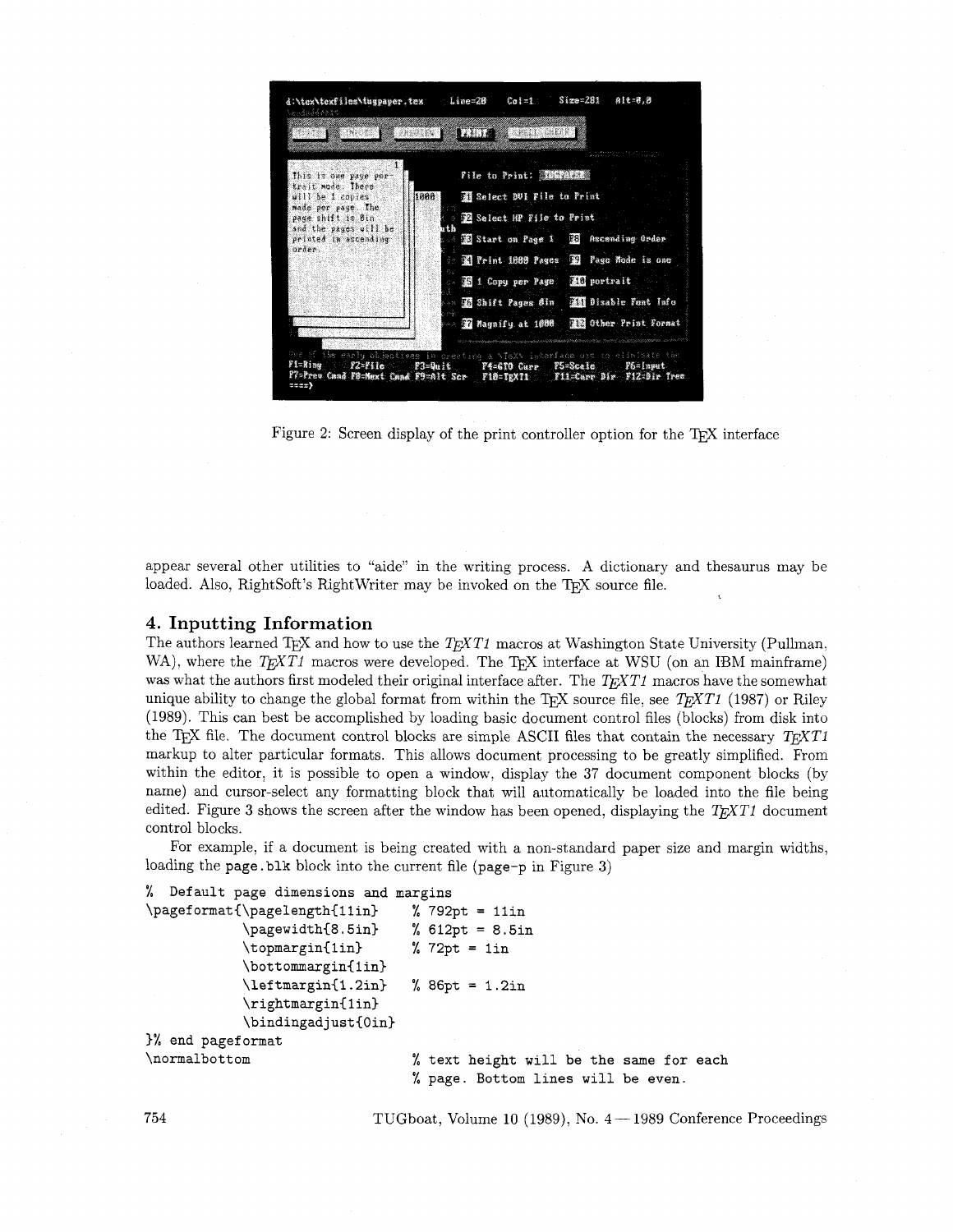|                           |                                               |                                         |                                | Le Lee Michael Tal |                  |                           |
|---------------------------|-----------------------------------------------|-----------------------------------------|--------------------------------|--------------------|------------------|---------------------------|
| <b>THE PERSON ASIS-1</b>  |                                               | AS18-F                                  | <b>BIBLIOG</b>                 | BQUOTE-N BQUOTE-P  |                  | <b>CHAPTER</b>            |
| CONTENTS.                 | <b>ENOTE-N</b>                                | ENOTE-P                                 | PIGURE-A                       | - FIGURE-P         | FNOTE-M          | FNOTE-P                   |
| FONT-M<br><b>RULTICOL</b> | FORTER<br>PAGE 1                              | INDEX<br>PACE-P                         | <b>LABEL</b><br><b>PAR-N</b>   | LISTS:<br>Pon-P    | MAILLBLS<br>PART | Marnote<br><b>PREFACE</b> |
|                           |                                               |                                         |                                |                    |                  |                           |
| TABLE P                   | <b>TITLEPG</b>                                |                                         |                                |                    |                  |                           |
|                           | $\setminus \setminus$ www.communications.com/ |                                         |                                |                    |                  |                           |
|                           |                                               | Nii(3 Dual concentrator collector array | NIII Japroved tracsport flaids |                    |                  |                           |

Figure 3: Sample window display of *TFXT1* control blocks that may be selected for insertion

and changing the dimensions of interest (substituting values within the appropriate { ) braces), will easily adjust the page format. Markup does not have to be remembered, nor syntax for typing the markup, and time is saved with respect to loading the same file from DOS. The ability to also include document models or style sheets at the touch of a key is equally simple. It is this process that makes creating T<sub>F</sub>X documents a much easier task in comparison to manual insertion of T<sub>E</sub>X control codes.

The window interface allows the user to display and easily select any font available to T<sub>F</sub>X. This is accomplished by displaying all files with an extension of \* . tfm into a window (a scrollable window since there are usually so many files) and then cursor-selecting **as** many of the font names that are necessary. The macro will read the name, perform a decimal-to-roman numeral conversion on the font size within the file name, and then insert a line into the T<sub>E</sub>X file that correctly loads the font for T<sub>E</sub>X. For example, to load the font cmssil7, a window is displayed with all the font names, much like Figure 3, and the user cursor-selects the cmssil7 font by hitting the Enter key. Upon leaving the window, the current line in the editor will have the following line added after it:  $\font\const$   $=$  cmssi17 at 17pt (this can be seen in the second line of Figure 5). This not only saves time and frustration looking up what fonts are available, but also introduces a consistent font nomenclature. The authors also like to keep the following types of files located in this input window environment:

- $\bullet$  *T<sub>F</sub>XT1* blocks
- *TEXT1* models/style sheets
- TFXT1 font sets
- $\bullet$  *T<sub>F</sub>XT1* math sets
- multiple ruled and aligned table formats
- $\bullet$  graphical input files (e.g., clip art and scanned images)
- TFX Font Metric files (tfm files)
	- 75 standard Computer Modern (CM) fonts
	- $\bullet$  63 *T<sub>F</sub>XT1* fonts
	- **0** resident and cartridge printer fonts
	- down-loadable soft fonts
	- PostScript fonts

TUGboat, Volume 10 (1989), No.  $4-1989$  Conference Proceedings

755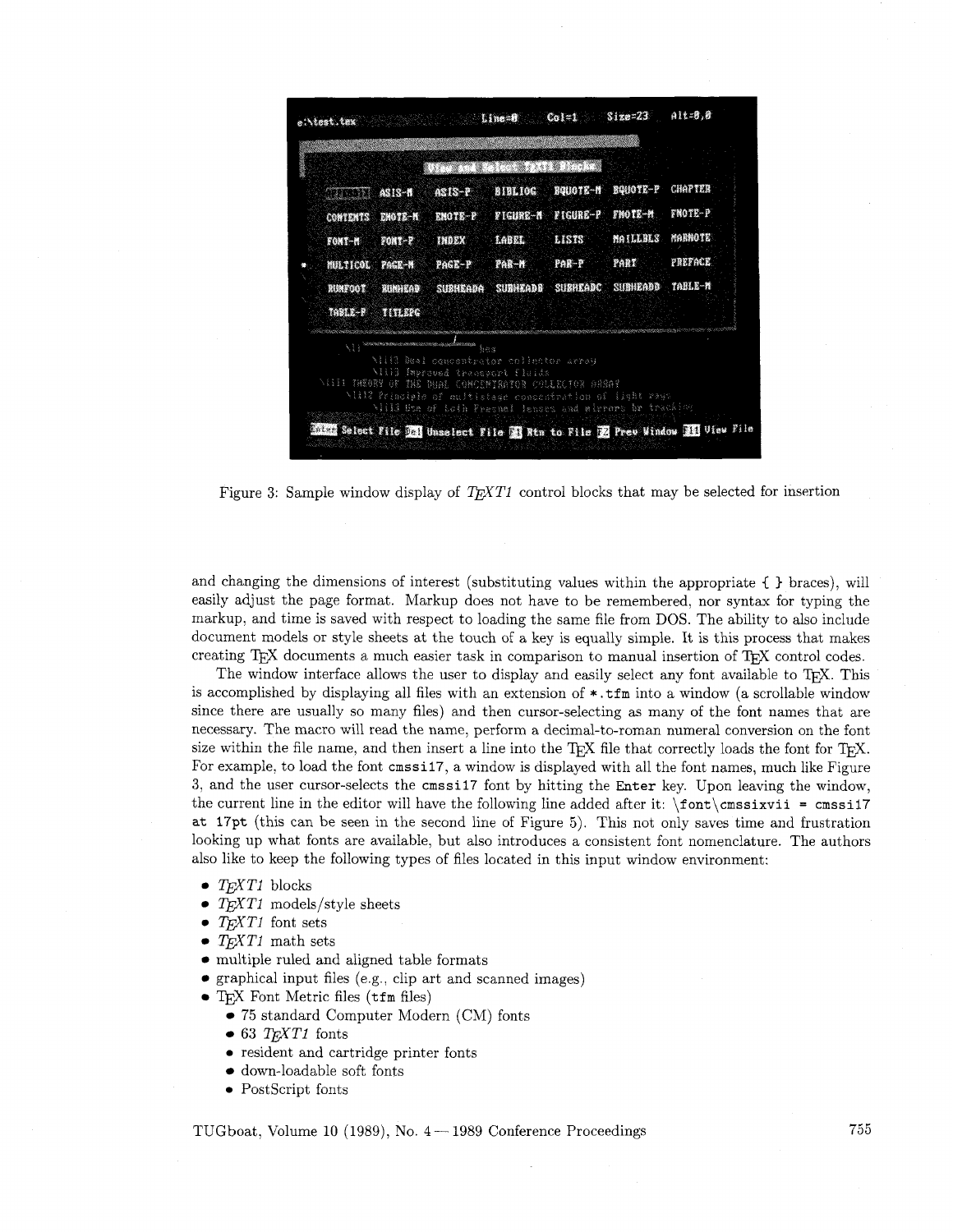Whenever the highlighted section or "cursor" is located on a file name that can be selected for input to the current file, hitting the F11 key will open another window that contains the contents of that file for immediate viewing purposes. This feature is used throughout the interface as well as other editing utilities.

#### 4.1 Graphical Help Facility

The ability to easily display font files in a window for automatic selection led to the desire to have a graphical display of the fonts. This would give the user an idea of what the fonts would look like on an output device without having to use a previewing program or a sample printout. It could also be used to show what default sizes and magnifications were available, and how to invoke them. Two commercially available software packages, ZSoft's Publisher's Paintbrush and PCX Programmer's Toolkit, were used to create this graphical font help system.

The graphics format used is ZSoft's pcx format, a pseudo-standard in the PC arena for graphics. The latest version of ZSoft's Paintbrush package includes a utility called hp2pcx. exe. It converts files (both graphics and text) produced for the HP laser printer to the pcx format. Thus, it is a trivial process to convert T<sub>FX</sub>-generated laser printer output to the pcx format.<sup>3</sup> Another utility, called PCX Programmer's Toolkit from Genus Microcomputing, is needed however, to quickly display the graphical file within the text-mode editing environment. The tool kit contains several useful PCX utilities; one will take a group of pcx files and load them into a library and another will instantaneously display the pcx file to the screen from a library.<sup>4</sup> This provides sample font files for all of the T<sub>F</sub>X fonts to be stored in one common library and displayed at the touch of a key from within the editing environment.

The process of generating the standard 75 T<sub>E</sub>X font files (plus as many as needed for specific resident printer fonts, soft fonts and the like) was simplified by creating a database of the font names, sample output text, and the sizes of available fonts. TEX could then produce the entire set automatically. This font database was formatted with  $T_FXT1$  using one driver file that contained the necessary \halign commands and markup to produce the \* . dvi files. A DOS batch file would convert all the \*. dvi files (using  $\max$  is constant (473) to a temporary  $\ast$ . hp file (HP LaserJet format, 300 dpi) and then convert the files to the pcx format. The files are loaded into a library and are available for display within the editor. Figure 4 is an example of a graphical font display file.

Besides the graphical font display, the authors have found that other information is easier to comprehend by means of graphical output rather than by using just standard descriptive ASCII text. For example, when loading font sets with  $T_FXT1$ , a graphical display file of the particular family shows which faces are available. Also, general T<sub>R</sub>X help files are available in graphics format to illustrate quote marks, dashes, special characters, and ruled tables.

## 5. General Help Facilities

Several help facilities have been written to assist the user not only with the T<sub>F</sub>X interface but also within the editor and KEDIT/REXX macros. For each screen or window, the function keys  $(F1-F12)$ are usually displayed along the bottom of the screen (see Figure 1) with an abbreviated word or phrase describing their function. Complete and separate help menus for key combinations involving the Alt and Ctrl keys will be displayed by hitting the key combinations Alt-h and Ctrl-h, respectively. Particular to TFX files (any file with an extension of \*. tex), Ctrl-\ will determine if the cursor is on a TEX command; if so, an ASCII help file describing that command will be shown in a window that can be scrolled forward and backward using the PgDn and PgUp keys. When the  $Alt-\$  combination is hit, a listing of T<sub>RX</sub> commands, their correct abbreviations, and short synopsis will be shown in a window. The same help information as for the Ctrl-\ key combination can then be accessed by hitting the Enter key when the highlighted line is located on a particular command.

 $3$  That is, it is the TEX output, consisting of the METAFONT-produced down-loaded \*.pk font files in HP's pcl format, that gets converted to the Paintbrush \*.pcx format. This process is not available with most graphics conversion utilities, e.g. Hijaak or IMSI's Graphics Transformer. However, hp2pcx has never disappointed the authors.

The utility supports standard graphics cards (CGA, EGA, VGA, and Hercules), as well as Super VGA cards  $(800 \times 600$  modes provided by Tseng, Paradise, and Video Seven). The automatic display mode can easily be over-ridden to force an image onto the screen in any desired mode.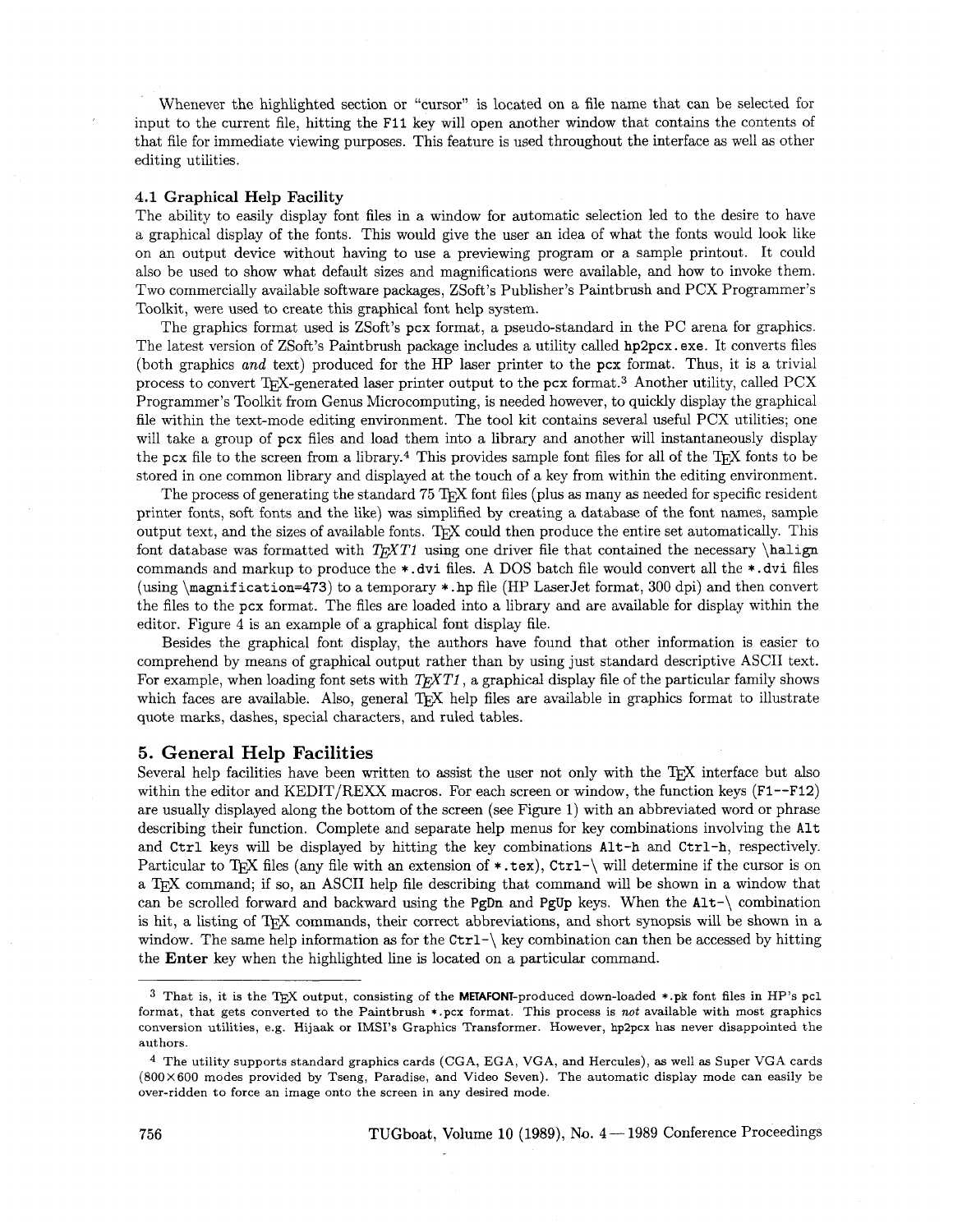

Figure 4: Typical T<sub>F</sub>X graphical font help display file

### 5.1 Example of a REXX Editing Macro for *TEXTI* Conversion

There is a feature that eases the creation of T<sub>F</sub>X documents that can serve as an example illustrating the inter-relationship between the editor and REXX, the procedural language. Displaying the text on the monitor in a form that resembles the format after T<sub>E</sub>X formats the text is a desirable way to edit and view files. For example, a T<sub>F</sub>X file could have one line of text that will produce three lines of centered text when formatted and printed. It would be more readable to have three centered lines appear in the editor.

Taking this one step further, and using outlines as an example, it would be suitable to have text appear in outline format on the screen with text incrementally indented for each outline level. Also, for editing purposes, it would be advantageous to allow the particular outline level to be easily changed to another level. In one operation, the text will be reformatted for the screen display and the TFX control sequences that format the text will change to alter the final T<sub>F</sub>X output. This is performed within the editor by hitting one key, Alt-L, that loads the key definitions for list levels and displays the definitions along the bottom of the screen, as shown in Figure **5.** 

Keys F1 through F7 will create up to seven levels of outline lists, while Alt-F1 through Alt-F7 will, if the cursor is anywhere within an outline level, alter the current indent level. For example, if the outline had a section in the third indent level and the user wanted to alter this to a second level, then hitting Alt-F2 would change \lillation \lillation and re-format the text with appropriate indentation. This feature allows quick and painless editing of list levels for  $T_FXT1$ .

### 6. Problems and Idiosyncrasies

No system is without its flaws. There are some recommendations on the use of the TFX interface that significantly increase its performance. The way REXX is located in memory, applications should not be made resident while the user is in the KEDIT environment unless they are removed from memory before exiting the editing environment. The availability of LIM Expanded Memory Specification (EMS memory) alleviates the problem of overloading DOS with large macros or window information. To make the system run faster, the macros should be placed in a virtual disk. A significant amount of time is

TUGboat, Volume 10 (1989), No. 4- 1989 Conference Proceedings *75* <sup>7</sup>

 $5$  Here, **\li13** and **\li12** stand for **\listlevel3** and **\listlevel2**, the automated list macro for the *TEXT1* macros.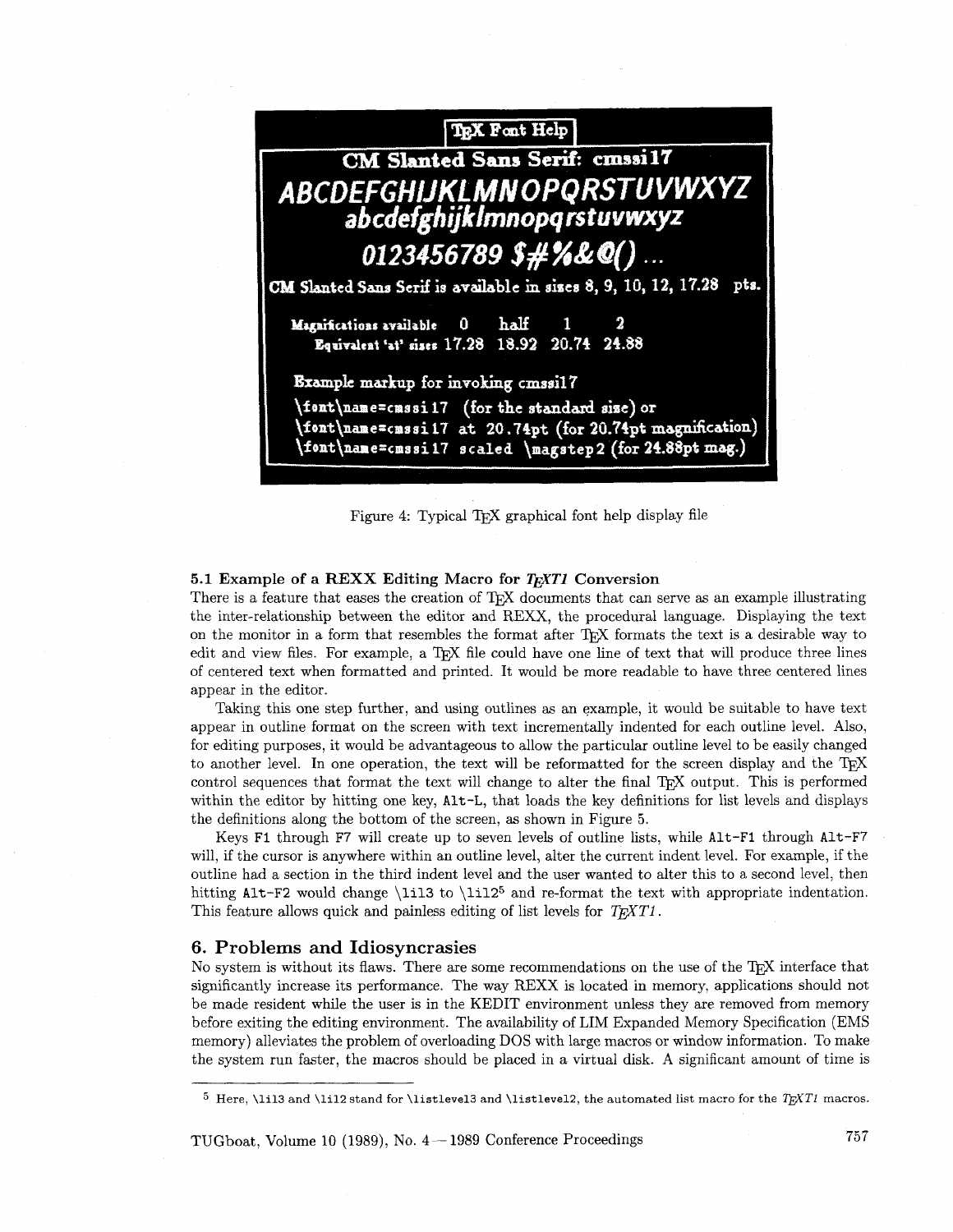

Figure 5: Screen display of outline list file in list editing mode.

taken if macros have to be constantly read from the hard drive. The T<sub>FX</sub> interface has been designed assuming the user has an extended keyboard; the standard keyboard restricts a portion of the features of the interface from being applicable. At this time, there is no elegant accommodation for the standard keyboard.

From an aesthetic viewpoint, the standard PC graphics cards (e.g., VGA and EGA) include the option of setting the number of lines that are displayed on the screen. The authors prefer 28-line mode for several reasons. Many of the utility macros, although still functional in other line modes, simply look best in 28-line mode. Also, the authors have modified many of the default ASCII characters (those above decimal 128) to letters and shapes that are useful for display solely in this mode. These modified characters can be made for other line modes, but, although not a difficult task, it is very time consuming. The entire Greek alphabet, including upper-case letters, has been installed in a modified character set. These Greek letters, which represent simple ASCII numerals, are macros that will print their corresponding character. This "substitution" is useful for typing mathematical equations. Not only will the equation appear more representative of what will be printed, but will also shorten the typed length in the file, thus making it easier to read and debug. The authors have also added character shapes that permit two types of three-dimensional border effects and a descending capital E used in a text-mode T<sub>E</sub>X, are shown in Figure 1.

## 7. **Portability**

The practicality of the T<sub>F</sub>X interface would not be appreciated if it could not be easily transferred to other PCs with a wide variety of associated hardware and support software. The first attempt to copy the T<sub>E</sub>X interface to another computer proved to be awkward, because the authors had written into the macros several commands that were specific to the directory setup and hardware of the host computer. Some major modifications were immediately implemented. All paths and file identifications were removed from the macros and condensed into a single file, called config. kex, from which each macro then calls and retrieves particular information. Therefore, the only file that needs to be altered when copying the KEDIT and REXX files is config. kex. which will "personalize" the T<sub>F</sub>X interface for individual PCs. In addition, there are REXX functions located in several utility macros that are able to distinguish the hardware setup of the user's computer. For example, the REXX pcfloppy